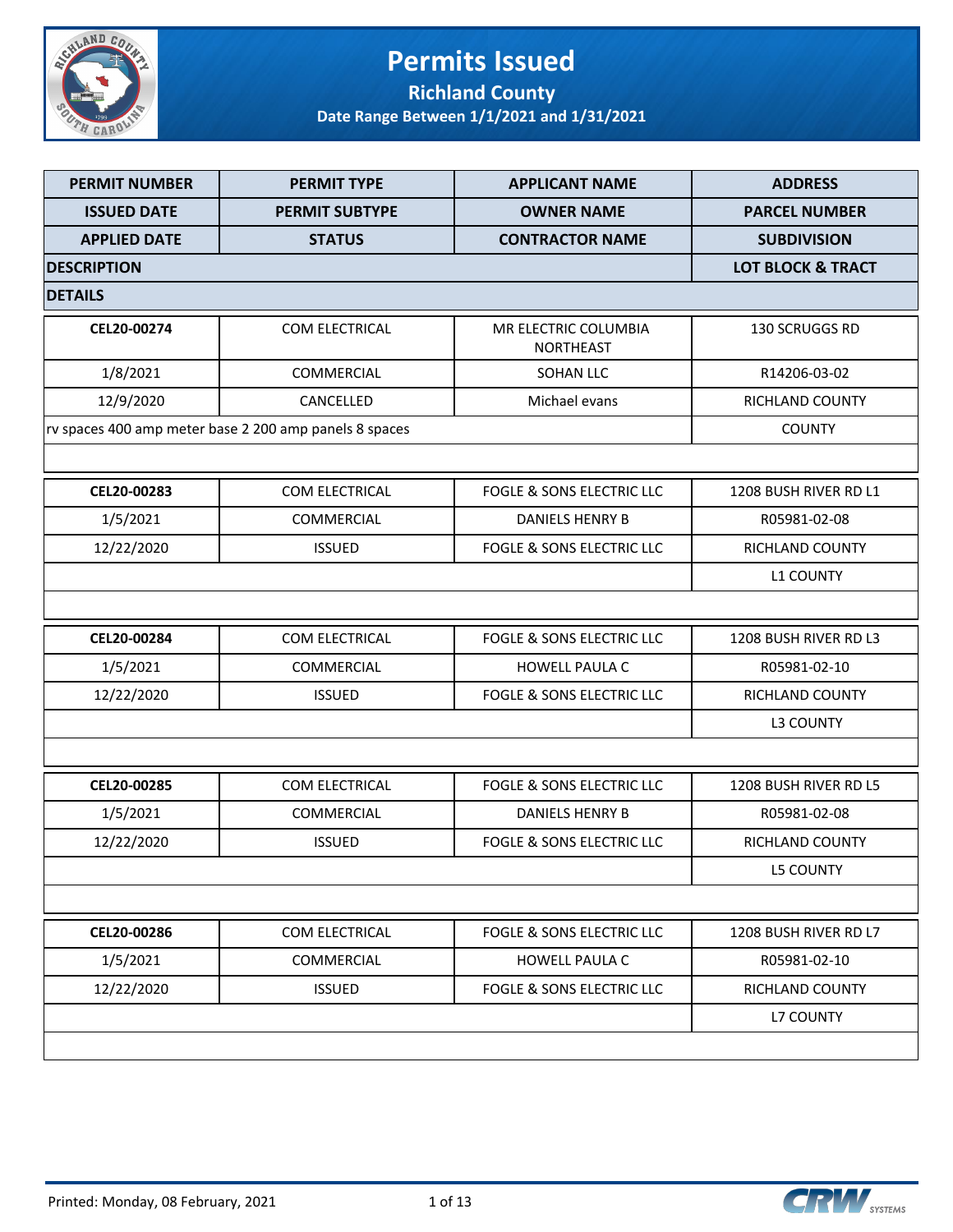

**Richland County**

| CEL20-00287                       | COM ELECTRICAL                                                                          | <b>FOGLE &amp; SONS ELECTRIC LLC</b>                                                                                   | 1208 BUSH RIVER RD L9  |  |
|-----------------------------------|-----------------------------------------------------------------------------------------|------------------------------------------------------------------------------------------------------------------------|------------------------|--|
| 1/5/2021                          | COMMERCIAL                                                                              | <b>DANIELS HENRY B</b>                                                                                                 | R05981-02-08           |  |
| 12/22/2020                        | <b>ISSUED</b>                                                                           | <b>FOGLE &amp; SONS ELECTRIC LLC</b>                                                                                   | RICHLAND COUNTY        |  |
|                                   |                                                                                         |                                                                                                                        | <b>L9 COUNTY</b>       |  |
|                                   |                                                                                         |                                                                                                                        |                        |  |
| CEL20-00288                       | COM ELECTRICAL                                                                          | <b>FOGLE &amp; SONS ELECTRIC LLC</b>                                                                                   | 1208 BUSH RIVER RD L11 |  |
| 1/5/2021                          | COMMERCIAL                                                                              | <b>HOWELL PAULA C</b>                                                                                                  | R05981-02-10           |  |
| 12/22/2020                        | <b>ISSUED</b>                                                                           | <b>FOGLE &amp; SONS ELECTRIC LLC</b>                                                                                   | RICHLAND COUNTY        |  |
|                                   |                                                                                         |                                                                                                                        | <b>L11 COUNTY</b>      |  |
|                                   |                                                                                         |                                                                                                                        |                        |  |
| CEL20-00291                       | COM ELECTRICAL                                                                          | RYTEC ELECTRIC LLC                                                                                                     | 104 BLUE GRACE RD      |  |
| 1/6/2021                          | <b>COMMERCIAL</b>                                                                       | <b>GS JACOBS CREEK LLC*</b>                                                                                            | R17800-04-68           |  |
| 12/28/2020                        | <b>FINALED</b>                                                                          | <b>RYTEC ELECTRIC LLC</b>                                                                                              | RICHLAND COUNTY        |  |
|                                   | Install 100amp pedestal for Blythewood Farms Entrance                                   |                                                                                                                        | <b>COUNTY</b>          |  |
|                                   | meter and 100amp sub panel feeding 1 dedicated circuit feeding 2 GFCI protected outlets |                                                                                                                        |                        |  |
| CEL20-00294                       | COM ELECTRICAL                                                                          | RYTEC ELECTRIC LLC                                                                                                     | 801 CHINQUAPIN RD      |  |
| 1/6/2021                          | <b>COMMERCIAL</b>                                                                       | PHELIX 3020 LLC                                                                                                        | R04916-06-04           |  |
| 12/29/2020                        | <b>ISSUED</b>                                                                           | RYTEC ELECTRIC LLC                                                                                                     | RICHLAND COUNTY        |  |
|                                   | Replace damaged service for Creekside Place Apartment Office                            |                                                                                                                        | <b>COUNTY</b>          |  |
|                                   |                                                                                         | Trench 80 feet from transformer to apartment office, replace damaged meter base with new 200a meter, refeed 200a meter |                        |  |
| CEL20-00296                       | COM ELECTRICAL                                                                          | EASY ELECTRICAL SOLUTIONS LLC                                                                                          | 10029 BROAD RIVER RD   |  |
| 1/8/2021                          | COMMERCIAL                                                                              | <b>MRLR PROPERTIES LLC</b>                                                                                             | R04000-01-11           |  |
| 12/30/2020                        | <b>VOID</b>                                                                             | <b>EASY ELECTRICAL SOLUTIONS LLC</b>                                                                                   | RICHLAND COUNTY        |  |
| Install 200 amp meter panel combo |                                                                                         |                                                                                                                        | <b>IRMO</b>            |  |
| Overhead service                  |                                                                                         |                                                                                                                        |                        |  |
| PERMIT IS LOCATED IN TOWN OF IRMO |                                                                                         |                                                                                                                        |                        |  |
| CEL21-00002                       | COM ELECTRICAL                                                                          | STAR ELECTRICAL CONTRACTORS<br><b>INC</b>                                                                              | 2000 CLEMSON RD        |  |
| 1/14/2021                         | COMMERCIAL                                                                              | MAGNOLIA POINTE JV LLC                                                                                                 | R20200-02-07           |  |
| 1/5/2021                          | <b>ISSUED</b>                                                                           | STAR ELECTRICAL CONTRACTORS<br><b>INC</b>                                                                              | RICHLAND COUNTY        |  |
|                                   | Install power to building per scope                                                     |                                                                                                                        |                        |  |
|                                   |                                                                                         |                                                                                                                        |                        |  |

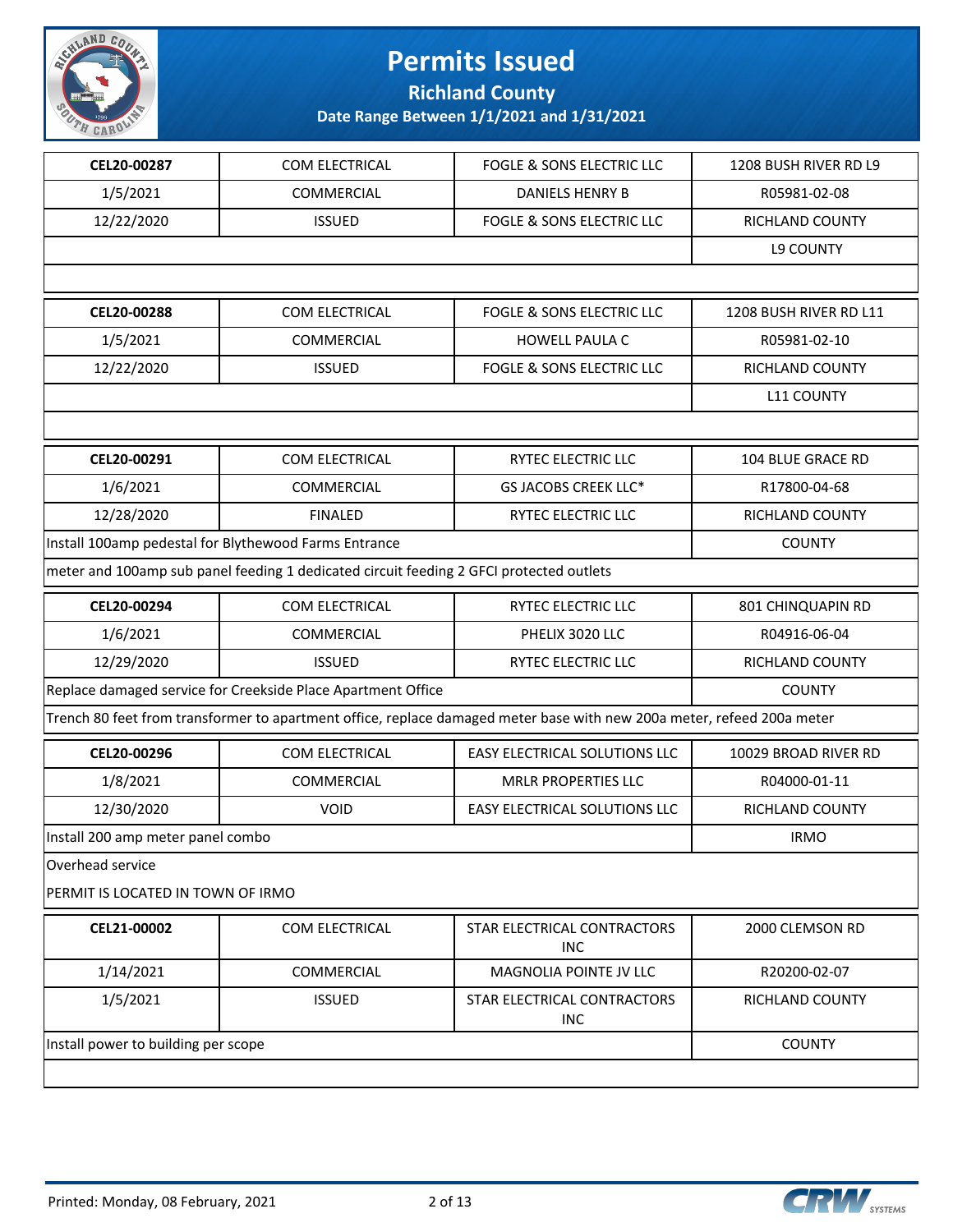

**Richland County Date Range Between 1/1/2021 and 1/31/2021**

| CEL21-00003                                | COM ELECTRICAL        | PERCIVAL COMPANY LLC                       | 413 PERCIVAL RD               |
|--------------------------------------------|-----------------------|--------------------------------------------|-------------------------------|
| 1/25/2021                                  | COMMERCIAL            | SPRING GARDENS SC LLC                      | R16712-06-04                  |
| 1/5/2021                                   | <b>FINALED</b>        | PERCIVAL COMPANY LLC                       | <b>RICHLAND COUNTY</b>        |
| power for gate motor                       |                       |                                            | <b>COUNTY</b>                 |
|                                            |                       |                                            |                               |
| CEL21-00004                                | COM ELECTRICAL        | PERCIVAL COMPANY LLC                       | 429 PERCIVAL RD               |
| 1/25/2021                                  | COMMERCIAL            | SPRING GARDENS SC LLC                      | R16712-06-04                  |
| 1/5/2021                                   | <b>FINALED</b>        | PERCIVAL COMPANY LLC                       | <b>RICHLAND COUNTY</b>        |
| power for gate motor                       |                       |                                            | <b>COUNTY</b>                 |
|                                            |                       |                                            |                               |
| CEL21-00005                                | COM ELECTRICAL        | <b>DNB ELECTRIC INC</b>                    | 7420 BROAD RIVER RD           |
| 1/15/2021                                  | COMMERCIAL            | 7420 BROAD RIVER RD LLC ETAL               | R05004-01-09                  |
| 1/5/2021                                   | <b>FINALED</b>        | <b>DNB ELECTRIC INC</b>                    | RICHLAND COUNTY               |
| Restore power to Fatz Cafe old building    |                       |                                            | <b>COUNTY</b>                 |
| Power                                      |                       |                                            |                               |
| CEL21-00006                                | COM ELECTRICAL        | CALHOUN-MCDANIEL ELECTRIC CO<br><b>INC</b> | <b>810 KILLIAN STATION DR</b> |
| 1/6/2021                                   | COMMERCIAL            | Patton Development SC, LLC                 | R20202-06-09                  |
| 1/6/2021                                   | <b>ISSUED</b>         | CALHOUN-MCDANIEL ELECTRIC CO<br><b>INC</b> | <b>RICHLAND COUNTY</b>        |
| dollar general 22577                       |                       |                                            | <b>COUNTY</b>                 |
|                                            |                       |                                            |                               |
| CEL21-00008                                | <b>COM ELECTRICAL</b> | <b>BOWMAN ELECTRICAL LLC</b>               | 481 TOWN CENTER PL 14         |
| 1/11/2021                                  | COMMERCIAL            | <b>WITZLING DAVID</b>                      | R22900-02-65                  |
| 1/7/2021                                   | <b>ISSUED</b>         | <b>BOWMAN ELECTRICAL LLC</b>               | RICHLAND COUNTY               |
| Install Receptacles and Lightning fixtures |                       |                                            | <b>14 COUNTY</b>              |
|                                            |                       |                                            |                               |
| CEL21-00009                                | COM ELECTRICAL        | <b>BOWMAN ELECTRICAL LLC</b>               | 494 TOWN CENTER PL 2          |
| 1/11/2021                                  | COMMERCIAL            | <b>WITZLING DAVID</b>                      | R22911-03-01                  |
| 1/7/2021                                   | <b>ISSUED</b>         | <b>BOWMAN ELECTRICAL LLC</b>               | RICHLAND COUNTY               |
| Install Lighting and Receptacles           |                       |                                            | 2 COUNTY                      |
|                                            |                       |                                            |                               |

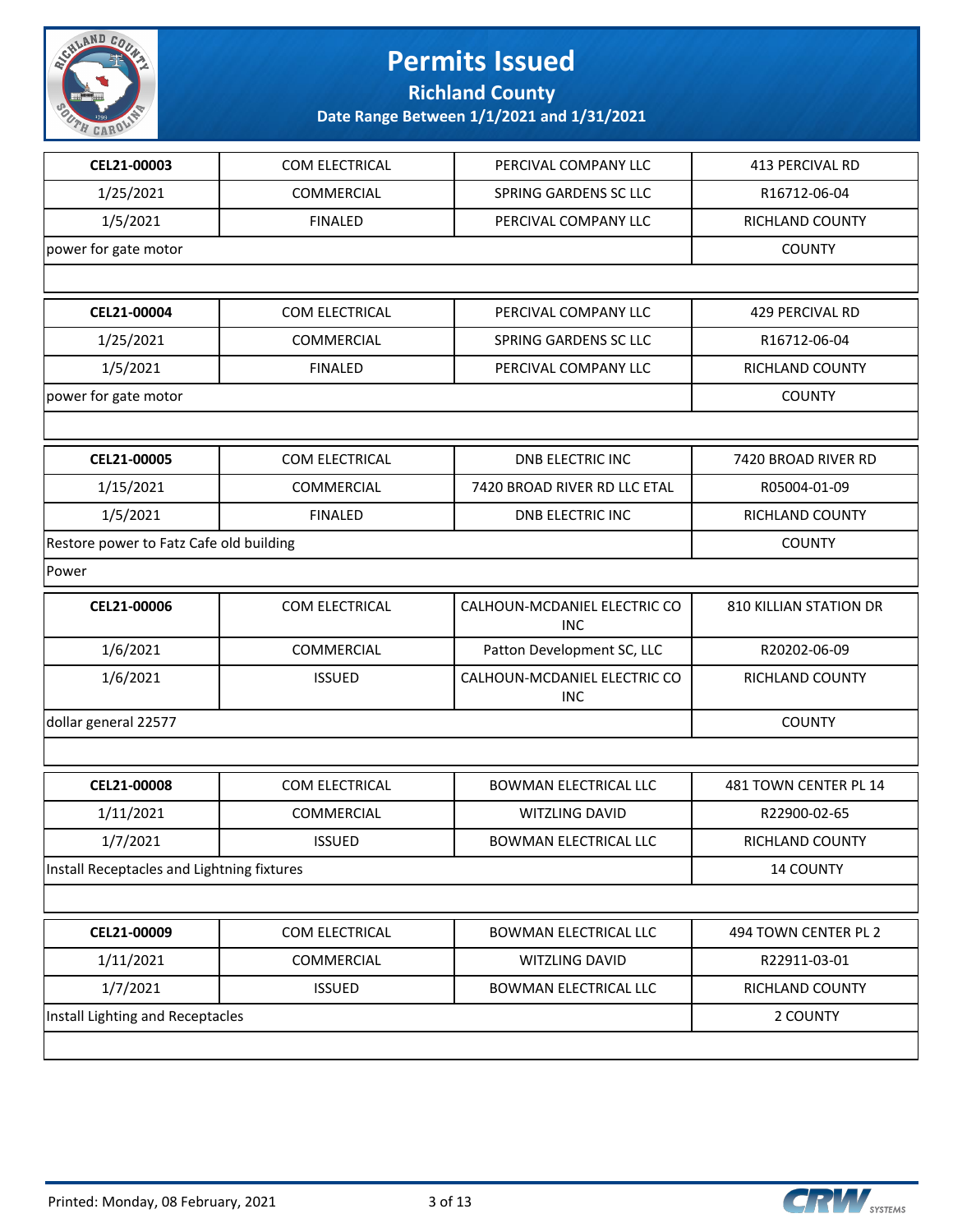

**Richland County**

| CEL21-00010                      | COM ELECTRICAL                                                 | <b>WEAVER SYSTEMS INC</b>                                                                                                            | 1013 BARMETTLER PL                |
|----------------------------------|----------------------------------------------------------------|--------------------------------------------------------------------------------------------------------------------------------------|-----------------------------------|
| 1/12/2021                        | <b>COMMERCIAL</b>                                              | KRATOS 9090 LLC                                                                                                                      | R06016-01-10                      |
| 1/11/2021                        | <b>ISSUED</b>                                                  | <b>WEAVER SYSTEMS INC</b>                                                                                                            | <b>RICHLAND COUNTY</b>            |
| Replace all wiring               |                                                                |                                                                                                                                      | <b>COUNTY</b>                     |
|                                  |                                                                |                                                                                                                                      |                                   |
| CEL21-00011                      | COM ELECTRICAL                                                 | Edward F. Boozer                                                                                                                     | 1325 PERCIVAL RD                  |
| 1/20/2021                        | COMMERCIAL                                                     | JLH RE HOLDINGS LLC                                                                                                                  | R16815-06-04                      |
| 1/12/2021                        | <b>HOLD</b>                                                    | <b>BOOZER ELECTRIC CO INC</b>                                                                                                        | <b>RICHLAND COUNTY</b>            |
| Install new service              |                                                                |                                                                                                                                      | <b>COUNTY</b>                     |
| 200 Amp service to training room |                                                                |                                                                                                                                      |                                   |
|                                  | modular and Zoning must approve it be located on the property. | This is a Modular Building and has not been permitted to be on the property. Property owner must apply for a building permit for the |                                   |
| CEL21-00012                      | COM ELECTRICAL                                                 | MOODY ELECTRICAL SERVICE                                                                                                             | 6912 CABIN CREEK RD               |
| 1/12/2021                        | <b>COMMERCIAL</b>                                              | MIGHTY HAND OF GOD                                                                                                                   | R27504-01-03                      |
| 1/12/2021                        | <b>FINALED</b>                                                 | MOODY ELECTRICAL SERVICE                                                                                                             | <b>RICHLAND COUNTY</b>            |
| Turn electric on                 |                                                                |                                                                                                                                      | <b>COUNTY</b>                     |
|                                  |                                                                |                                                                                                                                      |                                   |
| CEL21-00014                      | COM ELECTRICAL                                                 | <b>BOWMAN ELECTRICAL LLC</b>                                                                                                         | 3424 TWO NOTCH RD                 |
| 1/27/2021                        | COMMERCIAL                                                     | STEELE MARSHALL J III &                                                                                                              | R14102-06-01                      |
| 1/13/2021                        | <b>FINALED</b>                                                 | <b>BOWMAN ELECTRICAL LLC</b>                                                                                                         | RICHLAND COUNTY                   |
| Repair wiring from fire damage   |                                                                |                                                                                                                                      | <b>COUNTY</b>                     |
|                                  |                                                                |                                                                                                                                      |                                   |
| CEL21-00017                      | COM ELECTRICAL                                                 | <b>BATES ELECTRIC INC</b>                                                                                                            | 2108 CLEMSON RD                   |
| 1/22/2021                        | COMMERCIAL                                                     | 2108 CLEMSON ROAD LLC                                                                                                                | R20200-01-32                      |
| 1/22/2021                        | <b>ISSUED</b>                                                  | <b>BATES ELECTRIC INC</b>                                                                                                            | RICHLAND COUNTY                   |
| tenet build out                  |                                                                |                                                                                                                                      | <b>COUNTY</b>                     |
|                                  |                                                                |                                                                                                                                      |                                   |
| CEL21-00018                      | COM ELECTRICAL                                                 | ROYCE POWER & ELECTRIC LLC                                                                                                           | 2215 MARTIN LUTHER KING BLVD<br>U |
| 1/26/2021                        | COMMERCIAL                                                     |                                                                                                                                      |                                   |
| 1/22/2021                        | <b>FINALED</b>                                                 | ROYCE POWER & ELECTRIC LLC                                                                                                           | RICHLAND COUNTY                   |
| Spectrum Power Supply            |                                                                |                                                                                                                                      | <b>U COUNTY</b>                   |
| 20Amp service                    |                                                                |                                                                                                                                      |                                   |
|                                  |                                                                |                                                                                                                                      |                                   |

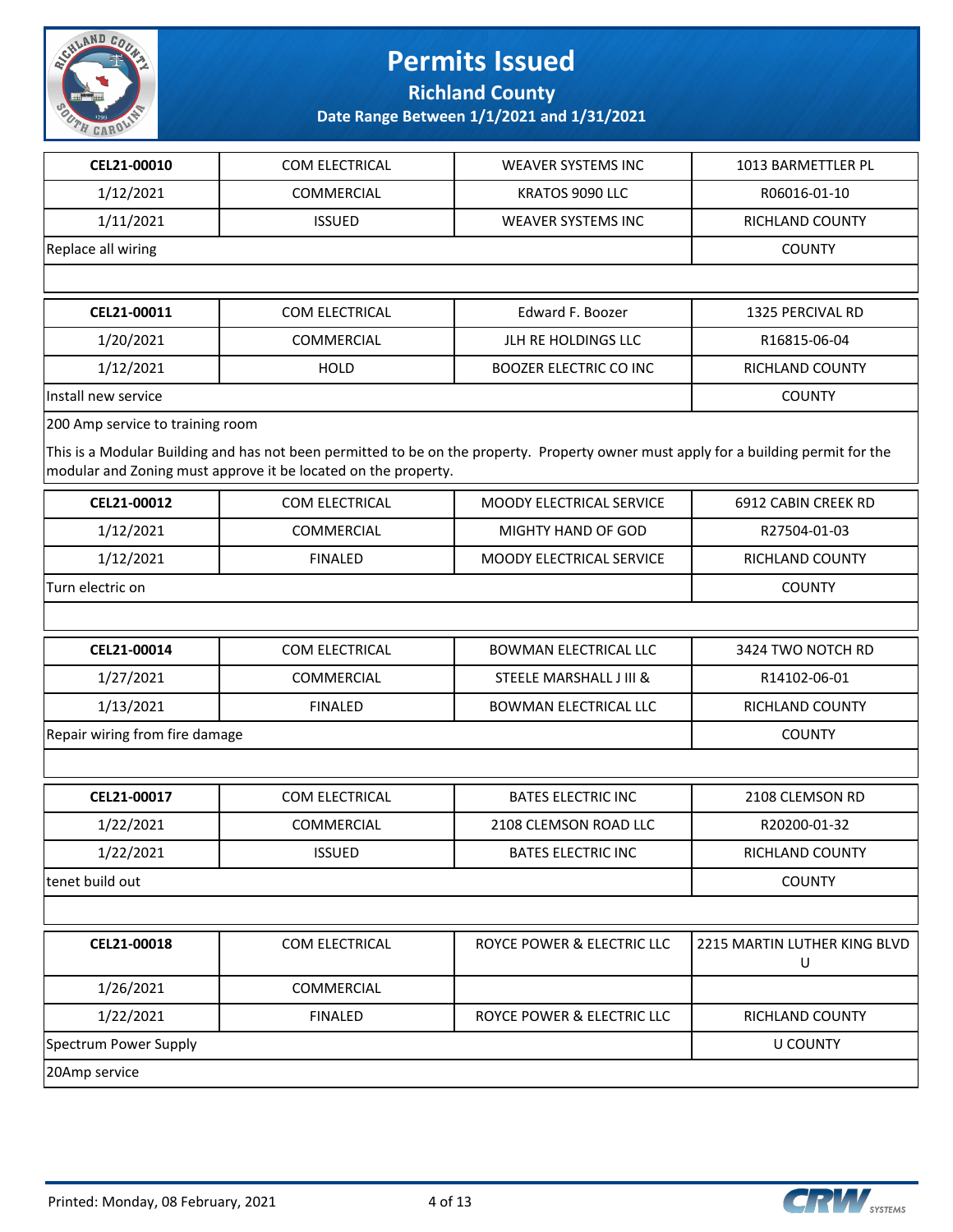

**Richland County**

**Date Range Between 1/1/2021 and 1/31/2021**

| CEL21-00026                                             | COM ELECTRICAL    | IPOWERHOUSE RETAIL SERVICES LLC<br>(MC) | 10136 TWO NOTCH RD 100A |
|---------------------------------------------------------|-------------------|-----------------------------------------|-------------------------|
| 1/29/2021                                               | <b>COMMERCIAL</b> | <b>GRI-EQY LLC</b>                      | R22909-03-18            |
| 1/29/2021                                               | <b>ISSUED</b>     | IPOWERHOUSE RETAIL SERVICES LLC<br>(MC) | RICHLAND COUNTY         |
| Power for cashdesk, Light fixtures replaced, Exit signs |                   |                                         | <b>100A COUNTY</b>      |
|                                                         |                   |                                         |                         |

#### **Number of COM ELECTRICAL/COMMERCIAL Permits: 24**

| CMG20-00138                                         | COM MECHANICAL/GAS | CMECH COMMERCIAL LLC | 120 N SHORECREST RD |
|-----------------------------------------------------|--------------------|----------------------|---------------------|
| 1/12/2021                                           | Unassigned         | <b>FORTILINE INC</b> | R16200-05-10        |
| 11/11/2020                                          | <b>FINALED</b>     | CMECH COMMERCIAL LLC | RICHLAND COUNTY     |
| Install 2 split system heat pumps with all new duct |                    |                      | <b>COUNTY</b>       |

| CMG20-00145 | COM MECHANICAL/GAS | W O BLACKSTONE & CO INC | 1571 CROSSING CREEK RD |
|-------------|--------------------|-------------------------|------------------------|
| 1/21/2021   | Unassigned         | DRF HOLDINGS LLC        | R27800-03-17           |
| 11/30/2020  | <b>ISSUED</b>      | W O BLACKSTONE & CO INC | RICHLAND COUNTY        |
| <b>HVAC</b> |                    |                         | <b>COUNTY</b>          |

| CMG20-00150                            | COM MECHANICAL/GAS | BELTON HEATING AND A/C      | 2211 ALPINE RD EXT     |
|----------------------------------------|--------------------|-----------------------------|------------------------|
| 1/7/2021                               | Unassigned         | SC PRIMARY HEALTHCARE ASSOC | R17113-01-21           |
| 12/9/2020                              | <b>ISSUED</b>      | BELTON HEATING AND A/C      | <b>RICHLAND COUNTY</b> |
| Replacement of (3) 4 ton split systems |                    |                             | <b>COUNTY</b>          |

| CMG20-00151<br>1/4/2021      | COM MECHANICAL/GAS<br>Unassigned | SPRING VALLEY AIR CONDITIONING   1571 CROSSING CREEK RD BLDG 1<br>DRF HOLDINGS LLC | R27800-03-17    |
|------------------------------|----------------------------------|------------------------------------------------------------------------------------|-----------------|
| 12/10/2020                   | <b>ISSUED</b>                    | SPRING VALLEY AIR CONDITIONING                                                     | RICHLAND COUNTY |
| <b>New Construction HVAC</b> |                                  |                                                                                    | <b>COUNTY</b>   |

| CMG20-00152                                                     | COM MECHANICAL/GAS | SPRING VALLEY AIR CONDITIONING   1571 CROSSING CREEK RD BLDG 2 |                        |
|-----------------------------------------------------------------|--------------------|----------------------------------------------------------------|------------------------|
| 1/4/2021                                                        | Unassigned         | DRF HOLDINGS LLC                                               | R27800-03-17           |
| 12/10/2020                                                      | <b>ISSUED</b>      | SPRING VALLEY AIR CONDITIONING                                 | <b>RICHLAND COUNTY</b> |
| <b>New Construction HVAC</b>                                    |                    |                                                                | <b>COUNTY</b>          |
| Needs to be for 1571 Crossing Creek Rd, Building 2 see attached |                    |                                                                |                        |

Printed: Monday, 08 February, 2021 5 5 of 13

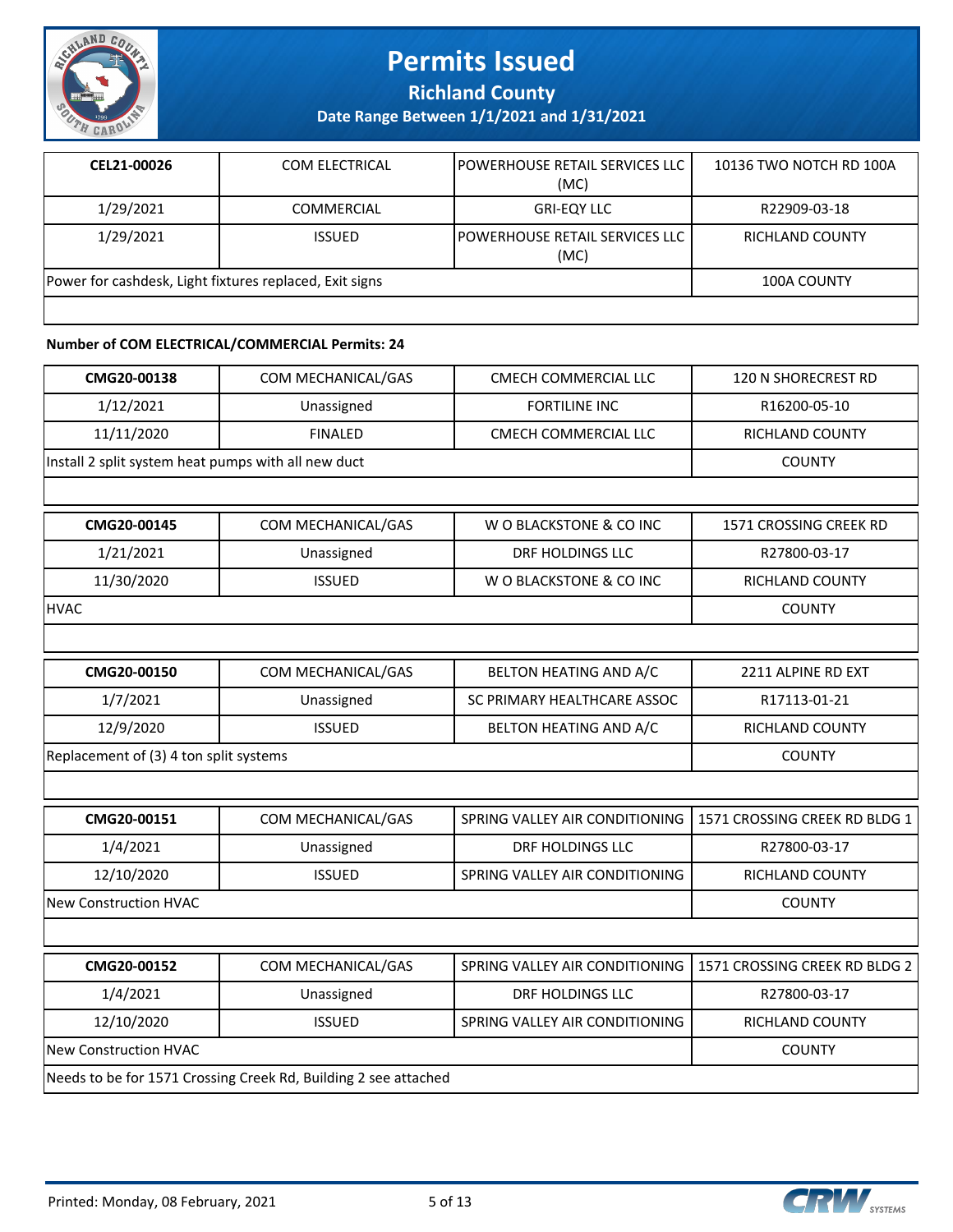

**Richland County**

**Date Range Between 1/1/2021 and 1/31/2021**

| CMG20-00161       | COM MECHANICAL/GAS | <b>RUFUS ORNDUFF REFRIGERATION</b><br><b>INC</b> | 1715 LEESBURG RD       |
|-------------------|--------------------|--------------------------------------------------|------------------------|
| 1/19/2021         | Unassigned         | STOP 'N' SAVE INC                                | R19203-14-10           |
| 12/30/2020        | <b>ISSUED</b>      | <b>RUFUS ORNDUFF REFRIGERATION</b><br>INC        | <b>RICHLAND COUNTY</b> |
| linstall a cooler |                    |                                                  | <b>COUNTY</b>          |
|                   |                    |                                                  |                        |

#### **Number of COM MECHANICAL/GAS/Unassigned Permits: 6**

| CPL21-00001             | <b>COM PLUMBING</b> | <b>SHEALY PLUMBING &amp; GAS</b> | 1208 BUSH RIVER RD L4  |
|-------------------------|---------------------|----------------------------------|------------------------|
| 1/7/2021                | Unassigned          | <b>DLORAH LLC</b>                | R05981-02-11           |
| 1/5/2021                | <b>ISSUED</b>       | <b>SHEALY PLUMBING &amp; GAS</b> | RICHLAND COUNTY        |
| Replumb Burned units    |                     |                                  | <b>L4 COUNTY</b>       |
|                         |                     |                                  |                        |
| CPL21-00002             | <b>COM PLUMBING</b> | <b>SHEALY PLUMBING &amp; GAS</b> | 1208 BUSH RIVER RD L2  |
| 1/7/2021                | Unassigned          | <b>GOINS KIA C</b>               | R05981-02-09           |
| 1/5/2021                | <b>ISSUED</b>       | <b>SHEALY PLUMBING &amp; GAS</b> | <b>RICHLAND COUNTY</b> |
| replumb burned builing  |                     |                                  | <b>L2 COUNTY</b>       |
|                         |                     |                                  |                        |
| CPL21-00003             | <b>COM PLUMBING</b> | <b>SHEALY PLUMBING &amp; GAS</b> | 1208 BUSH RIVER RD L6  |
| 1/7/2021                | Unassigned          | <b>GOINS KIA C</b>               | R05981-02-09           |
| 1/5/2021                | <b>ISSUED</b>       | <b>SHEALY PLUMBING &amp; GAS</b> | <b>RICHLAND COUNTY</b> |
| replumb burned building |                     |                                  | L6 COUNTY              |
|                         |                     |                                  |                        |
| CPL21-00004             | <b>COM PLUMBING</b> | <b>SHEALY PLUMBING &amp; GAS</b> | 1208 BUSH RIVER RD L8  |
| 1/7/2021                | Unassigned          | <b>DLORAH LLC</b>                | R05981-02-11           |
| 1/5/2021                | <b>ISSUED</b>       | <b>SHEALY PLUMBING &amp; GAS</b> | RICHLAND COUNTY        |
| replumb burned units    |                     |                                  | <b>L8 COUNTY</b>       |
|                         |                     |                                  |                        |
| CPL21-00005             | <b>COM PLUMBING</b> | <b>SHEALY PLUMBING &amp; GAS</b> | 1208 BUSH RIVER RD L10 |
| 1/7/2021                | Unassigned          | <b>GOINS KIA C</b>               | R05981-02-09           |
| 1/5/2021                | <b>ISSUED</b>       | <b>SHEALY PLUMBING &amp; GAS</b> | <b>RICHLAND COUNTY</b> |
| replumb burned units    | <b>L10 COUNTY</b>   |                                  |                        |
|                         |                     |                                  |                        |

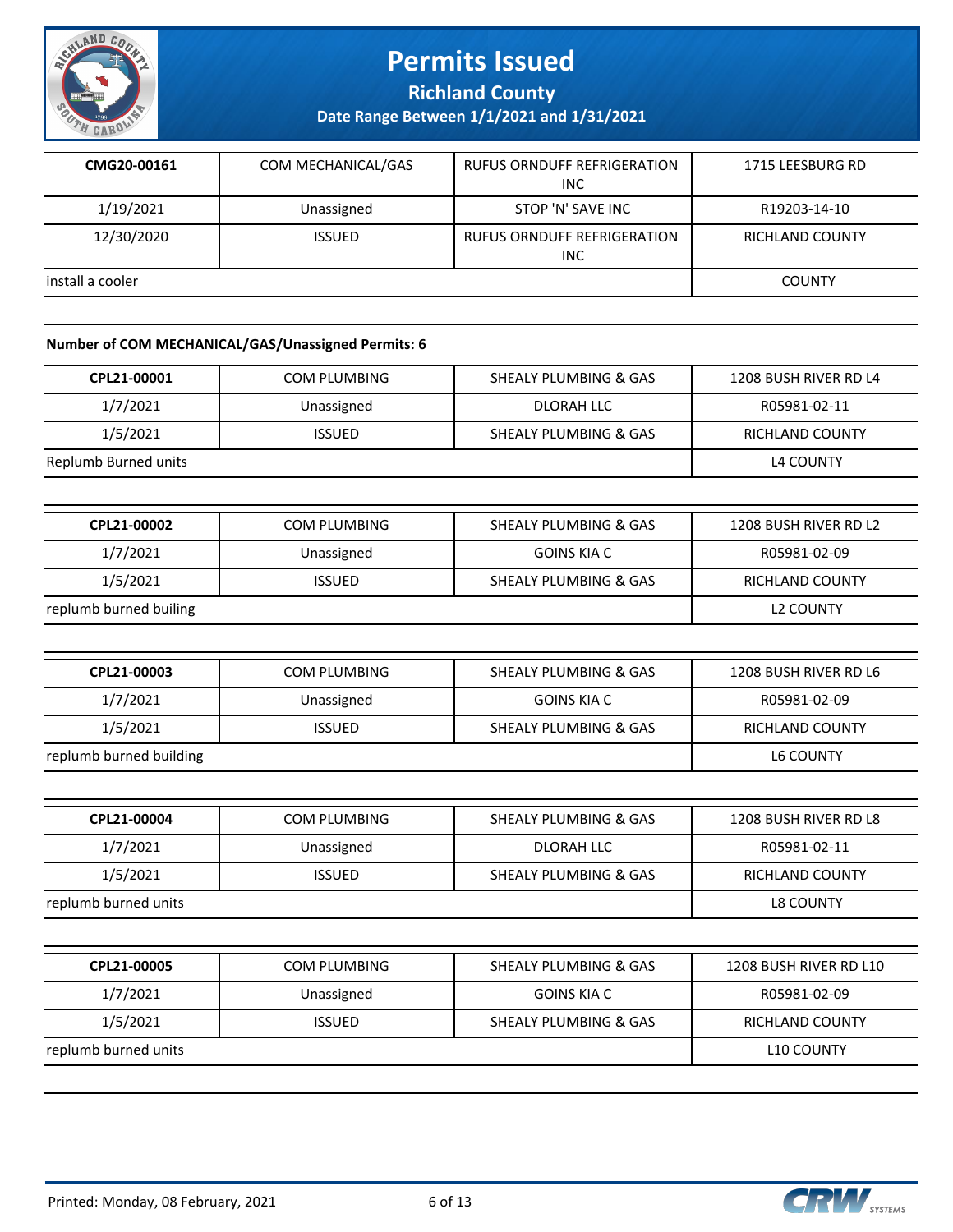

**Richland County**

| CPL21-00006                         | <b>COM PLUMBING</b> | <b>SHEALY PLUMBING &amp; GAS</b>                 | 1208 BUSH RIVER RD L12 |
|-------------------------------------|---------------------|--------------------------------------------------|------------------------|
| 1/7/2021                            | Unassigned          | <b>DLORAH LLC</b>                                | R05981-02-11           |
| 1/5/2021                            | <b>ISSUED</b>       | <b>SHEALY PLUMBING &amp; GAS</b>                 | <b>RICHLAND COUNTY</b> |
| replumb burned unit                 | <b>L12 COUNTY</b>   |                                                  |                        |
|                                     |                     |                                                  |                        |
| CPL21-00007                         | COM PLUMBING        | EDWARD A HICKEY PLUMBING INC                     | 810 KILLIAN STATION DR |
| 1/6/2021                            | Unassigned          | Patton Development SC, LLC                       | R20202-06-09           |
| 1/6/2021                            | <b>ISSUED</b>       | EDWARD A HICKEY PLUMBING INC                     | RICHLAND COUNTY        |
| dollar general 22577                |                     |                                                  | <b>COUNTY</b>          |
|                                     |                     |                                                  |                        |
| CPL21-00010                         | <b>COM PLUMBING</b> | <b>VOUCH PROFESSIONAL SERVICES</b><br>LLC        | 494 TOWN CENTER PL 2   |
| 1/15/2021                           | Unassigned          | WITZLING DAVID                                   | R22911-03-01           |
| 1/14/2021                           | <b>ISSUED</b>       | <b>VOUCH PROFESSIONAL SERVICES</b><br>LLC        | <b>RICHLAND COUNTY</b> |
| rough in and set out 1 bathroom     |                     |                                                  | 2 COUNTY               |
|                                     |                     |                                                  |                        |
| CPL21-00011                         | <b>COM PLUMBING</b> | PRECISION PLUMBING CO OF ROCK<br><b>HILL LLC</b> | 9704 TWO NOTCH RD A    |
| 1/21/2021                           | Unassigned          | SHOPS AT TIFFANYS LLC THE                        | R20014-04-08           |
| 1/14/2021                           | <b>ISSUED</b>       | PRECISION PLUMBING CO OF ROCK<br><b>HILL LLC</b> | <b>RICHLAND COUNTY</b> |
| doctor office                       |                     |                                                  | A COUNTY               |
| attach to building permit CBD-00264 |                     |                                                  |                        |
| CPL21-00014                         | <b>COM PLUMBING</b> | MODERN MECHANICAL INC                            | 5622 TWO NOTCH RD      |
| 1/20/2021                           | Unassigned          | AMPLE STORAGE TWO NOTCH<br><b>ROAD</b>           | R14209-03-08           |
| 1/20/2021                           | <b>ISSUED</b>       | MODERN MECHANICAL INC                            | <b>RICHLAND COUNTY</b> |
| To install plumbing for Building A  |                     |                                                  | <b>COUNTY</b>          |
| To install plumbing for Building A  |                     |                                                  |                        |
| CPL21-00015                         | <b>COM PLUMBING</b> | COOK PLUMBING COMPANY LLC                        | 120 NORTHPOINT CT      |
| 1/20/2021                           | Unassigned          | NORTH COLUMBIA VENTURES LLC                      | R14900-01-19           |
| 1/20/2021                           | <b>ISSUED</b>       | COOK PLUMBING COMPANY LLC                        | RICHLAND COUNTY        |
| Install plumbing for new bathrooms  |                     |                                                  | <b>COUNTY</b>          |
|                                     |                     |                                                  |                        |

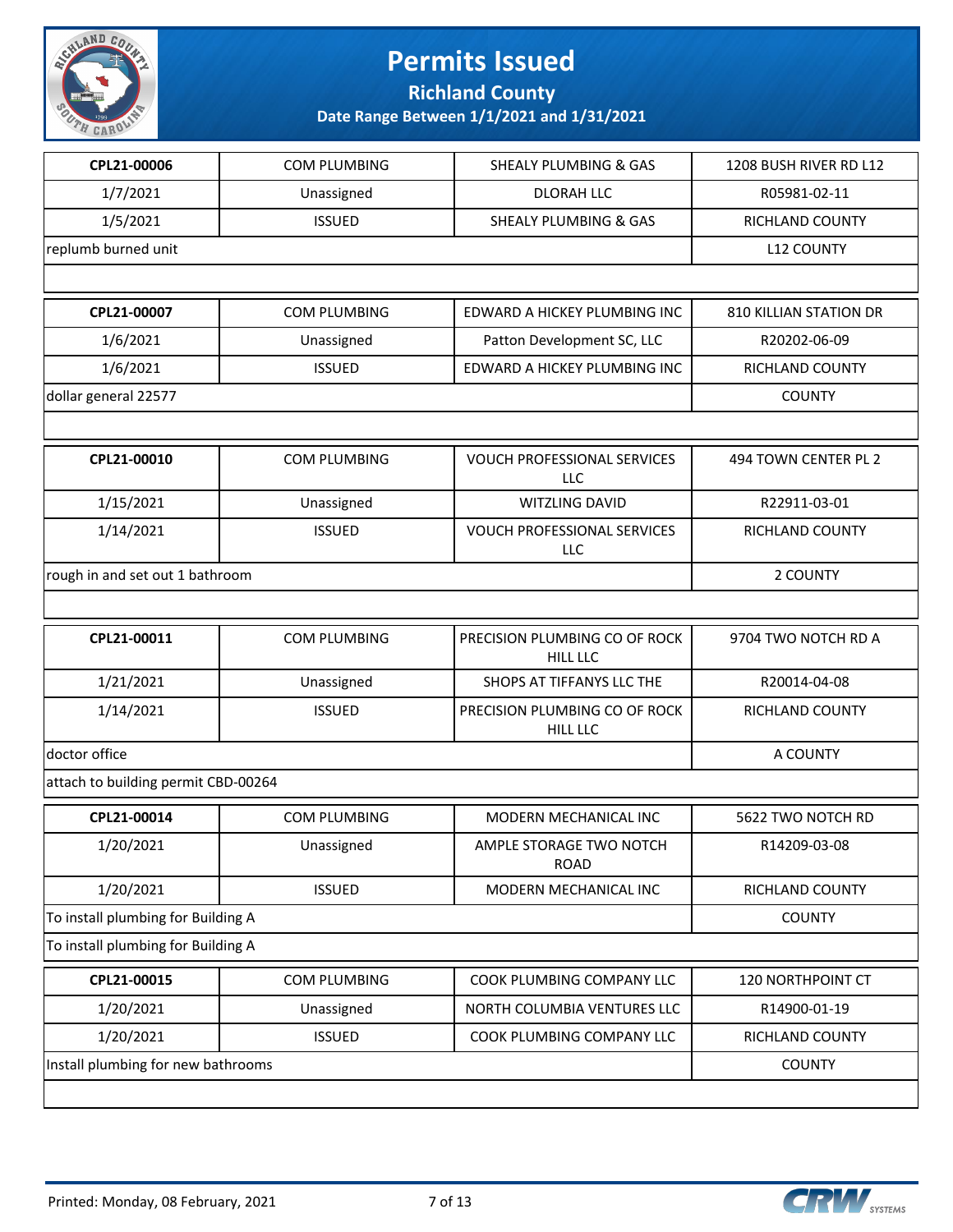

**Richland County**

**Date Range Between 1/1/2021 and 1/31/2021**

| CPL21-00017                          | <b>COM PLUMBING</b>                                        | <b>BUILDING 4 BLISS LLC</b> | 2110 CLEMSON RD         |  |
|--------------------------------------|------------------------------------------------------------|-----------------------------|-------------------------|--|
| 1/25/2021                            | Unassigned                                                 | 2108 CLEMSON ROAD LLC       | R20200-01-32            |  |
| 1/25/2021                            | <b>ISSUED</b>                                              | <b>BUILDING 4 BLISS LLC</b> | RICHLAND COUNTY         |  |
| Buildout for pet supplies plus store |                                                            |                             | <b>COUNTY</b>           |  |
| Existing building permit CBD20-00155 |                                                            |                             |                         |  |
|                                      |                                                            |                             |                         |  |
| CPL21-00018                          | <b>COM PLUMBING</b>                                        | PAUL D BRADLEY PLUMBING CO  | 1215 SAINT ANDREWS RD 3 |  |
| 1/27/2021                            | Unassigned                                                 |                             | R06109-01-37            |  |
| 1/26/2021                            | <b>ISSUED</b>                                              | PAUL D BRADLEY PLUMBING CO  | <b>RICHLAND COUNTY</b>  |  |
|                                      | Installing water lines in bar installing gas pipe and Sink |                             | 3 COUNTY                |  |

#### **Number of COM PLUMBING/Unassigned Permits: 13**

| CRF21-00001                      | <b>COM ROOFING</b>                                                | <b>FRIZZELL CONSTR CO INC.</b>    | 504 HENRY ST                              |
|----------------------------------|-------------------------------------------------------------------|-----------------------------------|-------------------------------------------|
| 1/14/2021                        | Unassigned                                                        | RICHLAND COUNTY                   | R36807-15-01                              |
| 1/5/2021                         | <b>ISSUED</b>                                                     | FRIZZELL CONSTR CO INC            | <b>RICHLAND COUNTY</b>                    |
| Roof Replacement                 |                                                                   |                                   | <b>EASTOVER</b>                           |
|                                  |                                                                   |                                   |                                           |
| CRF21-00002                      | <b>COM ROOFING</b>                                                | FRIZZELL CONSTR CO INC            | 122 GADSDEN COMMUNITY<br><b>CENTER RD</b> |
| 1/14/2021                        | Unassigned                                                        | <b>GADSDEN COMMUNITY CLUB THE</b> | R32500-01-19                              |
| 1/5/2021                         | <b>ISSUED</b>                                                     | FRIZZELL CONSTR CO INC            | <b>RICHLAND COUNTY</b>                    |
| Roof Replacement                 |                                                                   |                                   | <b>COUNTY</b>                             |
|                                  | NO FEES-REROOF OF THE RICHLAND COUNTY FIRE DEPARTMENT IN GADSDEN. |                                   |                                           |
| CRF21-00003                      | <b>COM ROOFING</b>                                                | ATLANTAS RELIABLE ROOFING CO      | 1310 OAKCREST DR                          |
| 1/26/2021                        | Unassigned                                                        | PC CROWNE LAKE LLC                | R17014-01-02                              |
| 1/11/2021                        | <b>FINALED</b>                                                    | ATLANTAS RELIABLE ROOFING CO      | <b>RICHLAND COUNTY</b>                    |
| Remove roof and replace BLDG 7   |                                                                   |                                   | <b>COUNTY</b>                             |
| <b>Building 7</b>                |                                                                   |                                   |                                           |
| CRF21-00006                      | <b>COM ROOFING</b>                                                | POWERS & RABUN INC (GC)           | 1013 N KINGS ST 220A                      |
| 1/27/2021                        | Unassigned                                                        | HUNTERS MILL LLC                  | R17016-03-01                              |
| 1/14/2021                        | <b>ISSUED</b>                                                     | POWERS & RABUN INC (GC)           | RICHLAND COUNTY                           |
| Remove and replace roof shingles |                                                                   |                                   | 220A COUNTY                               |
|                                  |                                                                   |                                   |                                           |
|                                  |                                                                   |                                   |                                           |

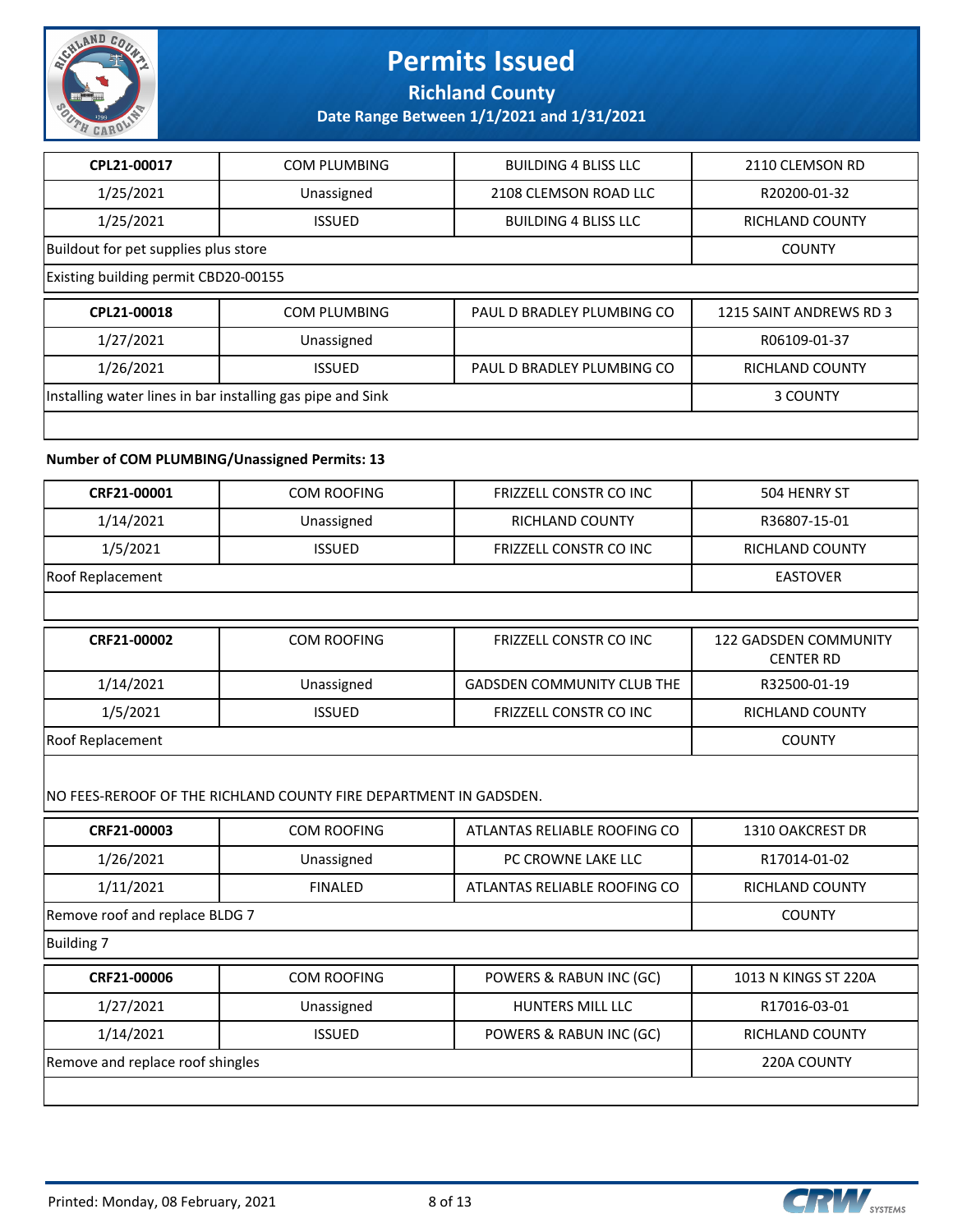

**Richland County**

**Date Range Between 1/1/2021 and 1/31/2021**

| CRF21-00018          | <b>COM ROOFING</b> | <b>BAKER ROOFING COMPANY</b> | 130 PINNACLE POINT CT |
|----------------------|--------------------|------------------------------|-----------------------|
| 1/26/2021            | Unassigned         |                              | R17205-01-07          |
| 1/26/2021            | <b>ISSUED</b>      |                              | RICHLAND COUNTY       |
| <b>IREPLACE ROOF</b> |                    |                              | <b>COUNTY</b>         |
|                      |                    |                              |                       |

#### **Number of COM ROOFING/Unassigned Permits: 5**

| CBD20-00247                            | COMMERCIAL ADD & ADD/ALT                                      | TOAN TRAN DBA: JUST LIKE NEW       | 2700 BROAD RIVER RD D |
|----------------------------------------|---------------------------------------------------------------|------------------------------------|-----------------------|
| 1/25/2021                              | ADDITION/ALTERATION                                           | 2700 BROAD RIVER LLC               | R06015-02-01          |
| 12/4/2020                              | <b>ISSUED</b>                                                 | TOAN TRAN DBA: JUST LIKE NEW       | RICHLAND COUNTY       |
| INTERIOR FINISH FOR FAST FOOD SERVICE  |                                                               |                                    | D COUNTY              |
|                                        | plan review fee paid on 12/4/2020 under CBD20-000246 \$172.11 |                                    |                       |
| COPY OF THE RECEIPT IS ATTACHED.       |                                                               |                                    |                       |
| CBD20-00258                            | COMMERCIAL ADD & ADD/ALT                                      | KIRK COMMERCIAL CONSTRUCTION       | 1 SUNBELT CT          |
| 1/4/2021                               | ADDITION/ALTERATION                                           | <b>JUDY-SUNBELT PROPERTIES LLC</b> | R09409-01-24          |
| 12/14/2020                             | <b>ISSUED</b>                                                 | KIRK COMMERCIAL CONSTRUCTION       | RICHLAND COUNTY       |
| Office Build out in existing warehouse | <b>COUNTY</b>                                                 |                                    |                       |
|                                        |                                                               |                                    |                       |

#### **Number of COMMERCIAL ADD & ADD/ALT/ADDITION/ALTERATION Permits: 2**

| CBD20-00056                                           | <b>COMMERCIAL ALTERATIONS</b> | K & C CONSTRUCTION SERVICES LLC     | 140 DIAMOND LN  |
|-------------------------------------------------------|-------------------------------|-------------------------------------|-----------------|
| 1/21/2021                                             | Unassigned                    | WORD OF GOD CHURCH AND              | R07402-04-16    |
| 3/20/2020                                             | <b>ISSUED</b>                 | l K & C CONSTRUCTION SERVICES LLC l | RICHLAND COUNTY |
| installing 2nd story inside existing new construction |                               |                                     | <b>COUNTY</b>   |
|                                                       |                               |                                     |                 |

| CBD20-00155                                           | <b>COMMERCIAL ALTERATIONS</b> | <b>ENGELKE CONSTRUCTION</b><br><b>SOLUTIONS LLC</b> | 2110 CLEMSON RD |
|-------------------------------------------------------|-------------------------------|-----------------------------------------------------|-----------------|
| 1/14/2021                                             | Unassigned                    | 2108 CLEMSON ROAD LLC                               | R20200-01-32    |
| 8/27/2020                                             | <b>ISSUED</b>                 | <b>ENGELKE CONSTRUCTION</b><br><b>SOLUTIONS LLC</b> | RICHLAND COUNTY |
| Pet Supplies Plus upfit in existing 7054 tenant space |                               |                                                     | <b>COUNTY</b>   |
|                                                       |                               |                                                     |                 |

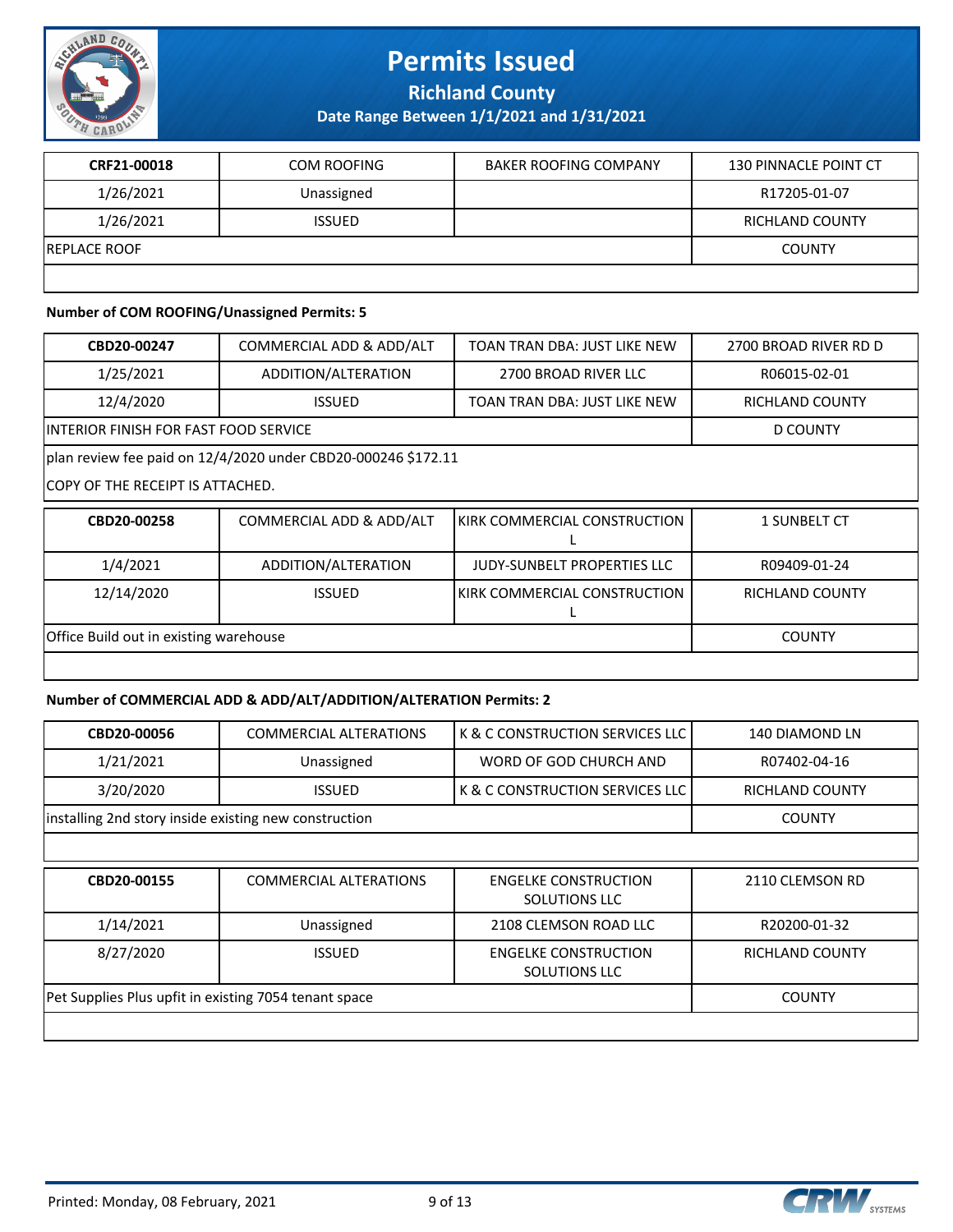

### **Richland County**

| CBD20-00207                                                 | <b>COMMERCIAL ALTERATIONS</b>                                    | PRIME RETAIL SERVICES INC                       | 10060 TWO NOTCH RD    |
|-------------------------------------------------------------|------------------------------------------------------------------|-------------------------------------------------|-----------------------|
| 1/25/2021                                                   | Unassigned                                                       | WAL-MART REAL ESTATE BUSINESS                   | R22807-01-11          |
| 10/29/2020                                                  | <b>FINALED</b>                                                   | PRIME RETAIL SERVICES INC                       | RICHLAND COUNTY       |
| Sporting Goods Area Update: Existing Fixture and Power Drop |                                                                  | <b>COUNTY</b>                                   |                       |
|                                                             | Relocation, and Add New Fixtures. Area Being Renovated: 1,400 SF |                                                 |                       |
| CBD20-00221                                                 | <b>COMMERCIAL ALTERATIONS</b>                                    | <b>BOBBITT DESIGN BUILD LLC</b>                 | 7909 PARKLANE RD 190  |
| 1/25/2021                                                   | Unassigned                                                       | SNH MEDICAL OFFICE PROPERTIES                   | R17101-03-04          |
| 11/18/2020                                                  | <b>ISSUED</b>                                                    | <b>BOBBITT DESIGN BUILD LLC</b>                 | RICHLAND COUNTY       |
|                                                             | Second generation build-out of a tenant suite on 1st floor       |                                                 | 190 COUNTY            |
|                                                             |                                                                  |                                                 |                       |
| CBD20-00239                                                 | <b>COMMERCIAL ALTERATIONS</b>                                    | JAMES R VANNOY & SONS<br><b>CONSTRUC</b>        | 4601 HARD SCRABBLE RD |
| 1/13/2021                                                   | Unassigned                                                       | <b>BANK OF AMERICA NATIONAL</b><br>ASSOC        | R20300-02-37          |
| 12/2/2020                                                   | <b>ISSUED</b>                                                    | JAMES R VANNOY & SONS<br><b>CONSTRUC</b>        | RICHLAND COUNTY       |
| Minor renovation project                                    |                                                                  |                                                 | <b>COUNTY</b>         |
|                                                             |                                                                  |                                                 |                       |
|                                                             |                                                                  |                                                 |                       |
| CBD20-00254                                                 | <b>COMMERCIAL ALTERATIONS</b>                                    | <b>GREEN EARTH GENERAL</b><br><b>CONTRACTOR</b> | 9732 TWO NOTCH RD     |
| 1/26/2021                                                   | Unassigned                                                       | NCNB SOUTH CAROLINA                             | R20014-04-02          |
| 12/9/2020                                                   | <b>ISSUED</b>                                                    | <b>GREEN EARTH GENERAL</b><br>CONTRACTOR        | RICHLAND COUNTY       |
| Minor renovation project                                    |                                                                  |                                                 | <b>COUNTY</b>         |
|                                                             |                                                                  |                                                 |                       |
| CBD20-00264                                                 | <b>COMMERCIAL ALTERATIONS</b>                                    | COHN CONSTRUCTION SERVICES LLC                  | 9704 TWO NOTCH RD A   |
| 1/20/2021                                                   | Unassigned                                                       |                                                 | R20014-04-08          |
| 12/21/2020                                                  | <b>ISSUED</b>                                                    | COHN CONSTRUCTION SERVICES LLC                  | RICHLAND COUNTY       |
| UPFIT STE A & B TO DENTIST OFFICE                           |                                                                  |                                                 | A COUNTY              |
|                                                             |                                                                  |                                                 |                       |
| CBD20-00267                                                 | <b>COMMERCIAL ALTERATIONS</b>                                    | SUMMIT GENERAL CONTRACTORS<br><b>INC</b>        | 2000 CLEMSON RD       |
| 1/14/2021                                                   | Unassigned                                                       | MAGNOLIA POINTE JV LLC                          | R20200-02-07          |
| 12/28/2020                                                  | <b>ISSUED</b>                                                    | SUMMIT GENERAL CONTRACTORS<br><b>INC</b>        | RICHLAND COUNTY       |
|                                                             | Demo of Existing space, New HVAC, Lights, demising wall          |                                                 | <b>COUNTY</b>         |

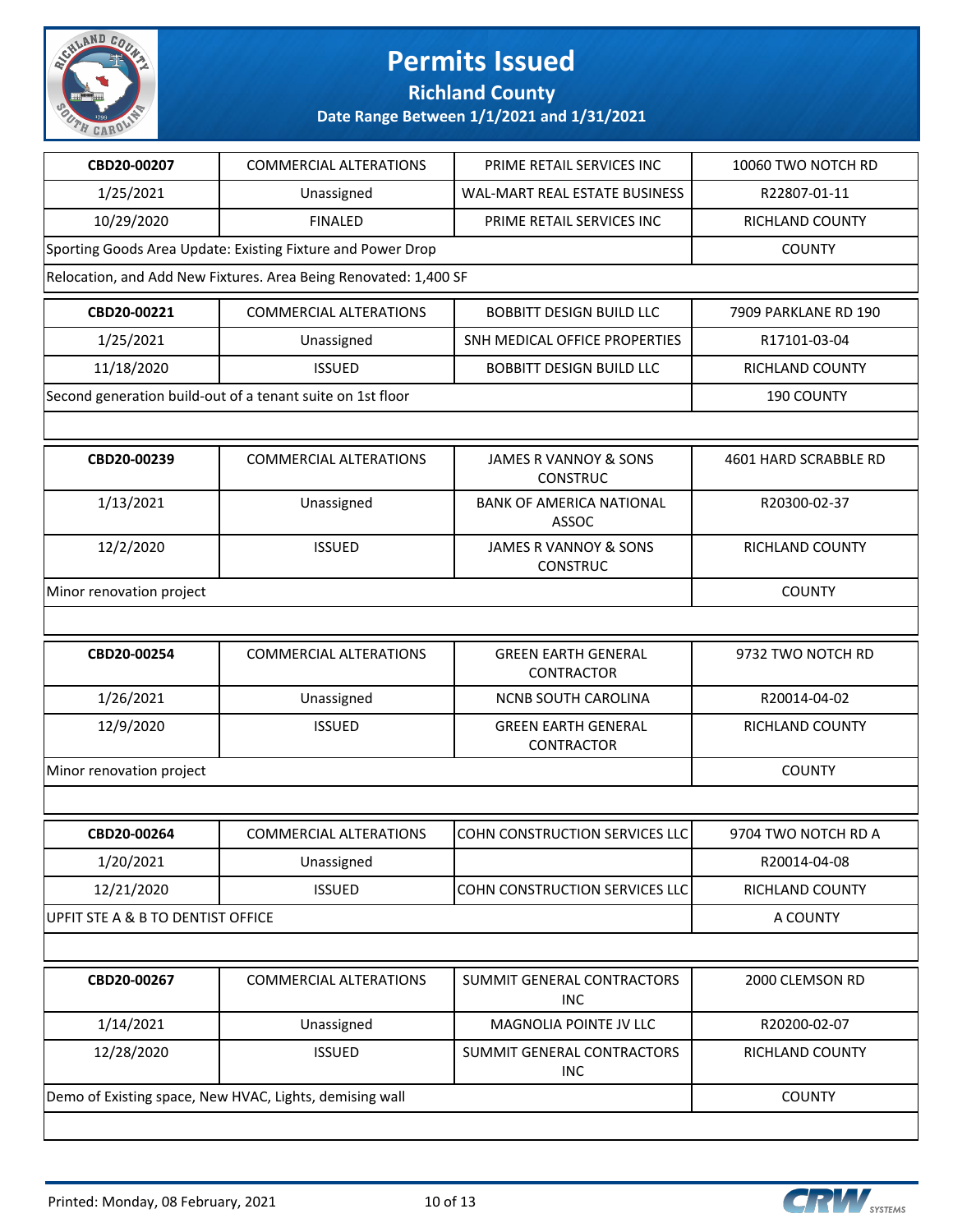

**Richland County**

**Date Range Between 1/1/2021 and 1/31/2021**

| CBD21-00004                        | COMMERCIAL ALTERATIONS | SUMMIT GENERAL CONTRACTORS<br><b>INC</b> | 2000 CLEMSON RD        |
|------------------------------------|------------------------|------------------------------------------|------------------------|
| 1/27/2021                          | Unassigned             | MAGNOLIA POINTE JV LLC                   | R20200-02-07           |
| 1/6/2021                           | <b>ISSUED</b>          | SUMMIT GENERAL CONTRACTORS<br><b>INC</b> | <b>RICHLAND COUNTY</b> |
| Tenant Build out of Existing space |                        |                                          | <b>COUNTY</b>          |

| CBD21-00007           | COMMERCIAL ALTERATIONS | T CONTRACTOR (GC) | 460 KILLIAN RD 5 |
|-----------------------|------------------------|-------------------|------------------|
| 1/13/2021             | Unassigned             |                   | R17400-02-25     |
| 1/7/2021              | <b>ISSUED</b>          | T CONTRACTOR (GC) | RICHLAND COUNTY  |
| UP FIT FOR NAIL SALON |                        |                   | 5 COUNTY         |
|                       |                        |                   |                  |

| CBD21-00012                                                                                            | COMMERCIAL ALTERATIONS | BROWNSTONE CONSTRUCTION<br><b>GROUP LLC</b> | 201 COLUMBIA MALL BLVD 207 |
|--------------------------------------------------------------------------------------------------------|------------------------|---------------------------------------------|----------------------------|
| 1/20/2021                                                                                              | Unassigned             |                                             | R16904-01-17               |
| 1/13/2021                                                                                              | <b>ISSUED</b>          | BROWNSTONE CONSTRUCTION<br><b>GROUP LLC</b> | RICHLAND COUNTY            |
| Office renovation                                                                                      |                        |                                             | 207 COUNTY                 |
| CONTRACTOR/ARCHITECT APPLIED FOR PERMIT UNDER PUBLIC ACCOUT INFORMATION IS BEING TRANSFEREDCBD20-00226 |                        |                                             |                            |

#### **Number of COMMERCIAL ALTERATIONS/Unassigned Permits: 11**

| CBD20-00259                                           | <b>COMMERCIAL NEW</b><br><b>CONSTRUCTION</b> | <b>HOOVER BUILDINGS OF LEXINGTON</b> | 5933 TWO NOTCH RD      |  |
|-------------------------------------------------------|----------------------------------------------|--------------------------------------|------------------------|--|
| 1/28/2021                                             | NEW BUILDING                                 | HILTON RONALD L & WANDA S            | R14210-08-20           |  |
| 12/15/2020                                            | <b>ISSUED</b>                                | <b>HOOVER BUILDINGS OF LEXINGTON</b> | RICHLAND COUNTY        |  |
| 40'X60'X18' POLE BUILDING (SHELL ONLY) W/ 4" CONCRETE |                                              |                                      | <b>COUNTY</b>          |  |
| To be used as private storage.                        |                                              |                                      |                        |  |
|                                                       |                                              |                                      |                        |  |
| CBD20-00262                                           | <b>COMMERCIAL NEW</b>                        | HOOD CONSTRUCTION CO INC             | 1571 CROSSING CREEK RD |  |

| JUDEV VVEVE                                              | CONTRILINGIAL INLIN<br><b>CONSTRUCTION</b> | TIUUD CUNJINUCTIUN CU INC       | <b>IJI LUUJJIINU CINLEN IND</b> |
|----------------------------------------------------------|--------------------------------------------|---------------------------------|---------------------------------|
| 1/25/2021                                                | NEW BUILDING                               | DRF HOLDINGS LLC                | R27800-03-17                    |
| 12/20/2020                                               | <b>ISSUED</b>                              | <b>HOOD CONSTRUCTION CO INC</b> | RICHLAND COUNTY                 |
| Restroom and Equipment buildings for Camp Cole Pool Area |                                            |                                 | <b>COUNTY</b>                   |
|                                                          |                                            |                                 |                                 |

PERMIT IS FOR NEW BUILDING

PERMIT FEE PAID UNDER MAIN BUILDING PERMIT CBD20-00059

**Number of COMMERCIAL NEW CONSTRUCTION/NEW BUILDING Permits: 2**

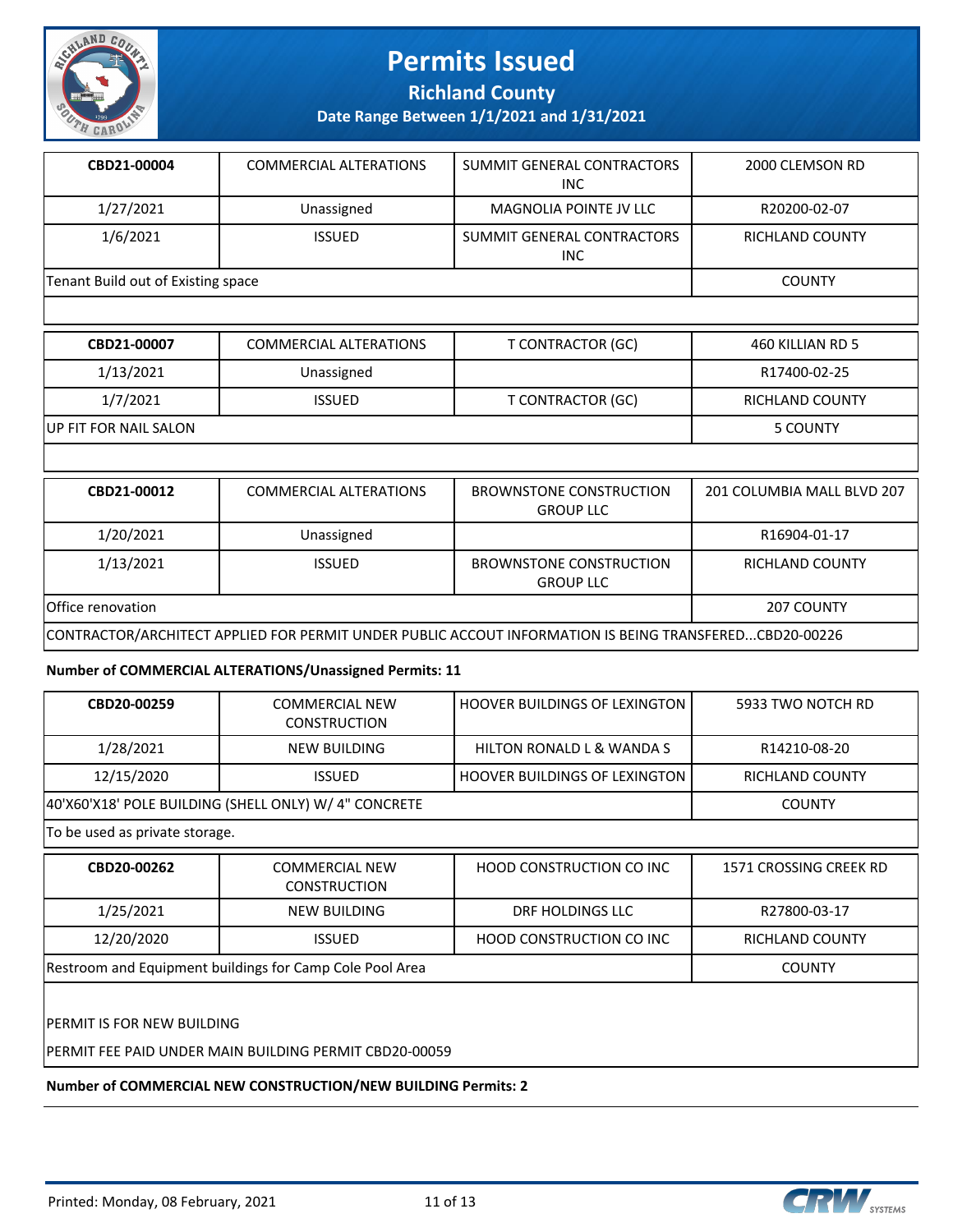

**Richland County**

**Date Range Between 1/1/2021 and 1/31/2021**

| CBD20-00263                                      | <b>COMMERCIAL REPAIR</b> | <b>JERMAINE BRITTON</b>   | 428 N BRICKYARD RD A   |
|--------------------------------------------------|--------------------------|---------------------------|------------------------|
| 1/4/2021                                         | Unassigned               |                           | R20109-02-01           |
| 12/21/2020                                       | <b>FINALED</b>           | <b>JERMAINE BRITTON</b>   | <b>RICHLAND COUNTY</b> |
| CHANGING THE BATHROOM DOOR TO 36" & ADA BATHROOM |                          |                           | A COUNTY               |
|                                                  |                          |                           |                        |
|                                                  |                          |                           |                        |
| CBD21-00008                                      | <b>COMMERCIAL REPAIR</b> | T & H CONSTRUCTION CO INC | 1013 BARMETTLER PL     |
| 1/12/2021                                        | Unassigned               | KRATOS 9090 LLC           | R06016-01-10           |
| 1/8/2021                                         | <b>ISSUED</b>            | T & H CONSTRUCTION CO INC | RICHLAND COUNTY        |
| Repair Apt. Due to Tree and Water Damage         |                          |                           | <b>COUNTY</b>          |

#### **Number of COMMERCIAL REPAIR/Unassigned Permits: 2**

| FPS21-00002                                        | FIRE PROTECTION SYSTEM ALARM | <b>SAWYER PRICE SECURITY</b>                       | <b>131 BERKSHIRE DR</b> |
|----------------------------------------------------|------------------------------|----------------------------------------------------|-------------------------|
| 1/8/2021                                           | Unassigned                   | US PATRIOT HOLDINGS LLC                            | R17011-05-07            |
| 1/6/2021                                           | <b>ISSUED</b>                | SAWYER PRICE SECURITY                              | RICHLAND COUNTY         |
| Fire Alarm System for U.S. Tactical                |                              |                                                    | <b>COUNTY</b>           |
|                                                    |                              |                                                    |                         |
| FPS21-00004                                        | FIRE PROTECTION SYSTEM ALARM | SONITROL SECURITY SYS OF THE<br><b>MIDLANDS IN</b> | 1215 SHOP RD            |
| 1/21/2021                                          | Unassigned                   | <b>HOOD REAL ESTATE INVESTMENTS</b>                | R11210-01-02            |
| 1/13/2021                                          | <b>ISSUED</b>                | SONITROL SECURITY SYS OF THE<br><b>MIDLANDS IN</b> | <b>RICHLAND COUNTY</b>  |
| Morris Furniture Renovation                        |                              |                                                    | <b>COUNTY</b>           |
| Fire Alarm Submittal                               |                              |                                                    |                         |
| FPS21-00005                                        | FIRE PROTECTION SYSTEM ALARM | SONITROL SECURITY SYS OF THE<br><b>MIDLANDS IN</b> | <b>1312 HAMRICK ST</b>  |
| 1/21/2021                                          | Unassigned                   | <b>GATEWAY SUPPLY CO INC</b>                       | R11204-06-03            |
| 1/18/2021                                          | <b>ISSUED</b>                | SONITROL SECURITY SYS OF THE<br><b>MIDLANDS IN</b> | <b>RICHLAND COUNTY</b>  |
| Gateway Supply Fire Panel Replacement              |                              |                                                    | <b>COUNTY</b>           |
| Gateway Supply Scope of Work                       |                              |                                                    |                         |
| FPS21-00011                                        | FIRE PROTECTION SYSTEM ALARM | LOWMAN COMMUNICATIONS, INC                         | 115 HUMMINGBIRD CT      |
| 1/22/2021                                          | Unassigned                   | LOWMAN HOME INC                                    | R01511-04-04            |
| 1/22/2021                                          | <b>ISSUED</b>                | LOWMAN COMMUNICATIONS, INC                         | <b>RICHLAND COUNTY</b>  |
| FIRE ALARM PANEL TO MONITOR SPRINKLER INSTALLATION |                              |                                                    | <b>COUNTY</b>           |
|                                                    |                              |                                                    |                         |